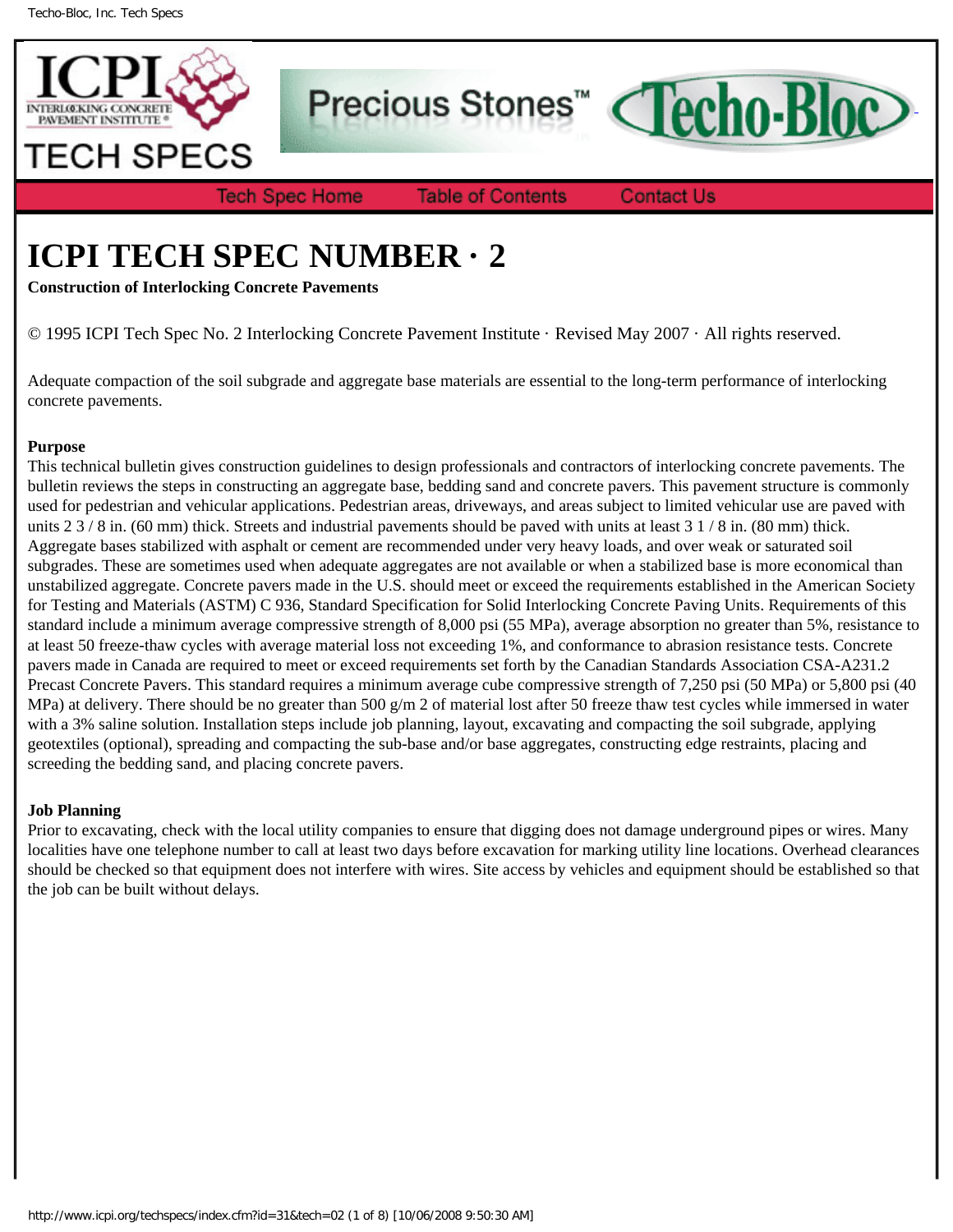



*Figure 2. Compacting the soil subgrade.*

*Figure 1. Excavation of the soil subgrade.*

### **Layout**

In preparing for excavation, the area to be removed should be marked with stakes. The stakes should be a slight distance away from the area to be removed so that they are not removed during excavation. The stakes should be marked to establish grades, or have string lines pulled and tied to them. Slopes should be a minimum of 1.5%. In the case of roads, the minimum longitudinal slope should be 1% with a minimum cross slope of 2%. Grade stakes should be checked periodically during the job to be sure that they have not been disturbed.

### **Excavating, Drainage and Compacting the Soil Subgrade**

During and after excavation, the soil should be inspected for organic materials or large rocks. If organic materials, roots, debris, or rocks remain, they should be removed and replaced with clean, compacted backfill material. Free-standing water saturating the soil should be removed. After it is removed, low, wet areas can be stabilized with a layer of crushed stone and/or cement. Typical 4 in. (100 mm) diameter perforated drainage pipes surrounded with minimum 3 in. (75 mm) of No. 57 or similar open-graded stone is wrapped in geotextile. The surface of the stone is even with the top of the compacted soil subgrade. The stone and geotextile pipe assembly is placed along the pavement perimeter to remove excess water in the subgrade soil and base. The perforated pipe should be sloped and directed to outlets at the sides or ends of the pavement. The pipe outlets should be covered with screens to prevent animal ingress. Drainage is recommended in clay soils or other slow draining soils subject to vehicular traffic. Soil subgrade drainage extends pavement performance to the extent that the small additional investment is returned many times in additional pavement service years. Compaction of the soil subgrade is critical to the performance of interlocking concrete pavements. Adequate compaction will minimize settlement. Compaction should be at least 98% of standard Proctor density as specified in ASTM D 698. However, modified Proctor density (ASTM D 1557) is preferred, especially for areas under constant vehicular traffic. This compaction standard may not be achievable in extremely saturated or very fine soils. Stabilization of the soil subgrade may be necessary in these situations. Compaction equipment varies with the type of subgrade soil. Manufacturers of compaction equipment can provide guidance on which machines should be applied to various types of soil. Table 1 gives general guidance on applying the right machines to various soil types. Monitoring soil moisture content is important to reaching the compaction levels described above. Soil moisture and density measurements should be taken to control and verify the degree of compaction. The moisture content and compacted density of the subgrade soil should be checked for compliance to specifications before installing geotextiles.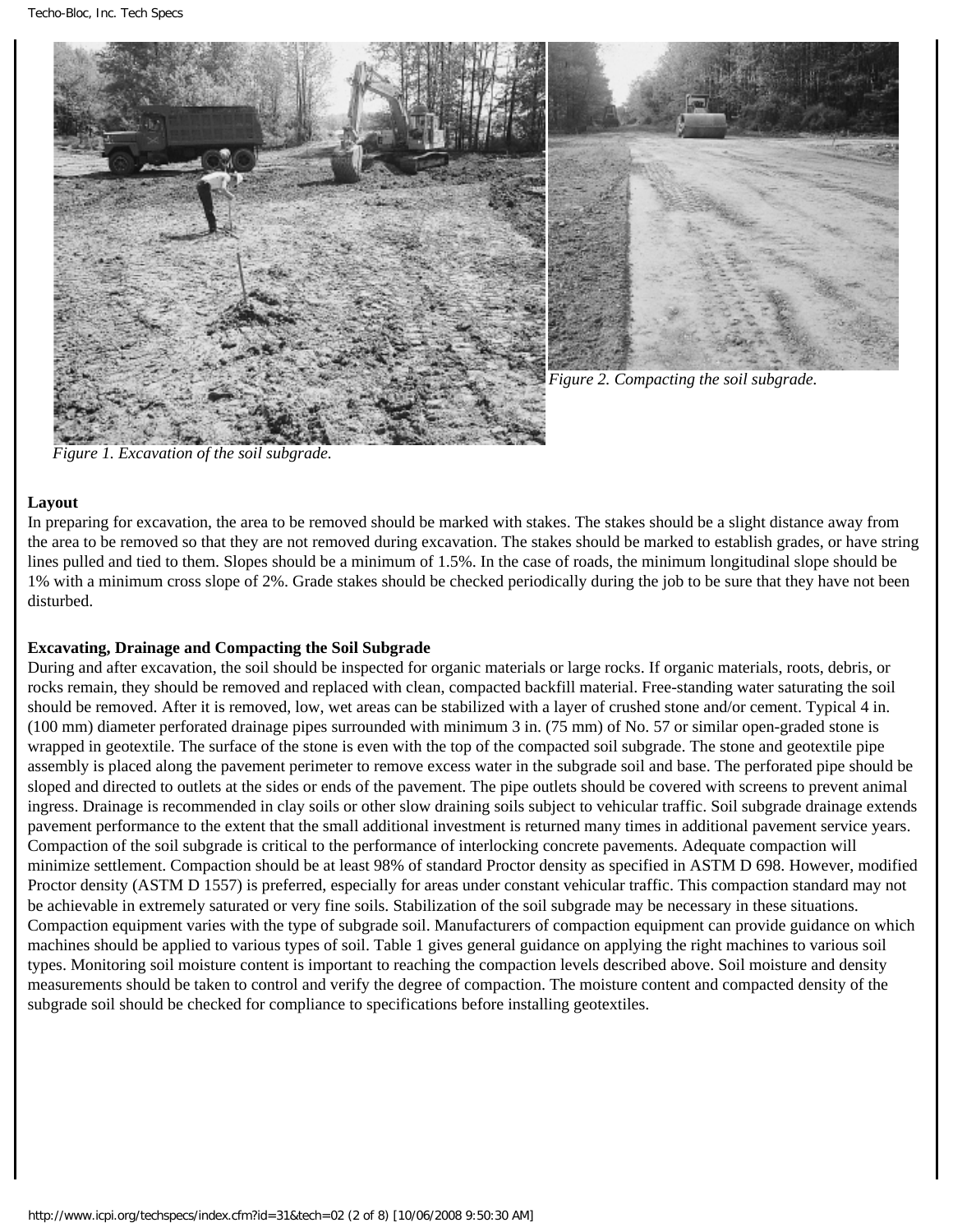

#### **Applying Geotextiles (Optional)**

Geotextile fabric may be used in areas where soil remains saturated part of the year, where there is freeze and thaw, or over clay and moist silty subgrade soils. As a separation layer, they prevent soil from being pressed into the aggregate base under loads, especially when saturated, thereby reducing the likelihood of rutting. When geotextiles are used they preserve the load bearing capacity of the base over a greater length of time than placement without them. Woven or non-woven fabric may be used under the base with a minimum equivalent opening size of No. 30-50 sieve. Table 2 lists minimum requirements of geotextiles for base consolidation and soil separation. These are from Task Force 25 AASHTO Guide Specification and Test Procedures for Geotextiles (1990). The minimum down slope overlap should be at least 12 in. (300 mm). When the fabric is placed in the excavated area, it should be turned up along the sides of the opening, covering the sides of the base layer. There should be no wrinkles on the bottom. When the aggregate is dumped on the fabric, the tires from trucks should be kept off the fabric to prevent wrinkling.

#### **Spreading and Compacting the Sub-base and/or Base Aggregates**

Specifications typically used by cities, states, or provinces for aggregate base materials under flexible asphalt pavements are adequate for interlocking concrete pavements. If no specifications are available use the recommended grading for the aggregate base shown in Table 3. Spread and compact the base in 4 to 6 in. (l00 to 150 mm) lifts. High force compaction equipment can compact thicker lifts. Consult with compaction equipment manufacturer for guidance. Frozen base material should not be installed, nor should material be placed over a frozen soil subgrade. The thickness of the base is determined by traffic, soil type, subgrade soil drainage and moisture, and climate. Sidewalks, patios and pedestrian areas should have a minimum base thickness (after compaction) of 4 in. (100 mm) over well-drained soils. Residential driveways on well-drained soils should be at least 6 in. (150 mm) thick. In colder climates, continually wet or weak soils will require that bases be at least 2 to 4 in. (50 to100 mm) thicker.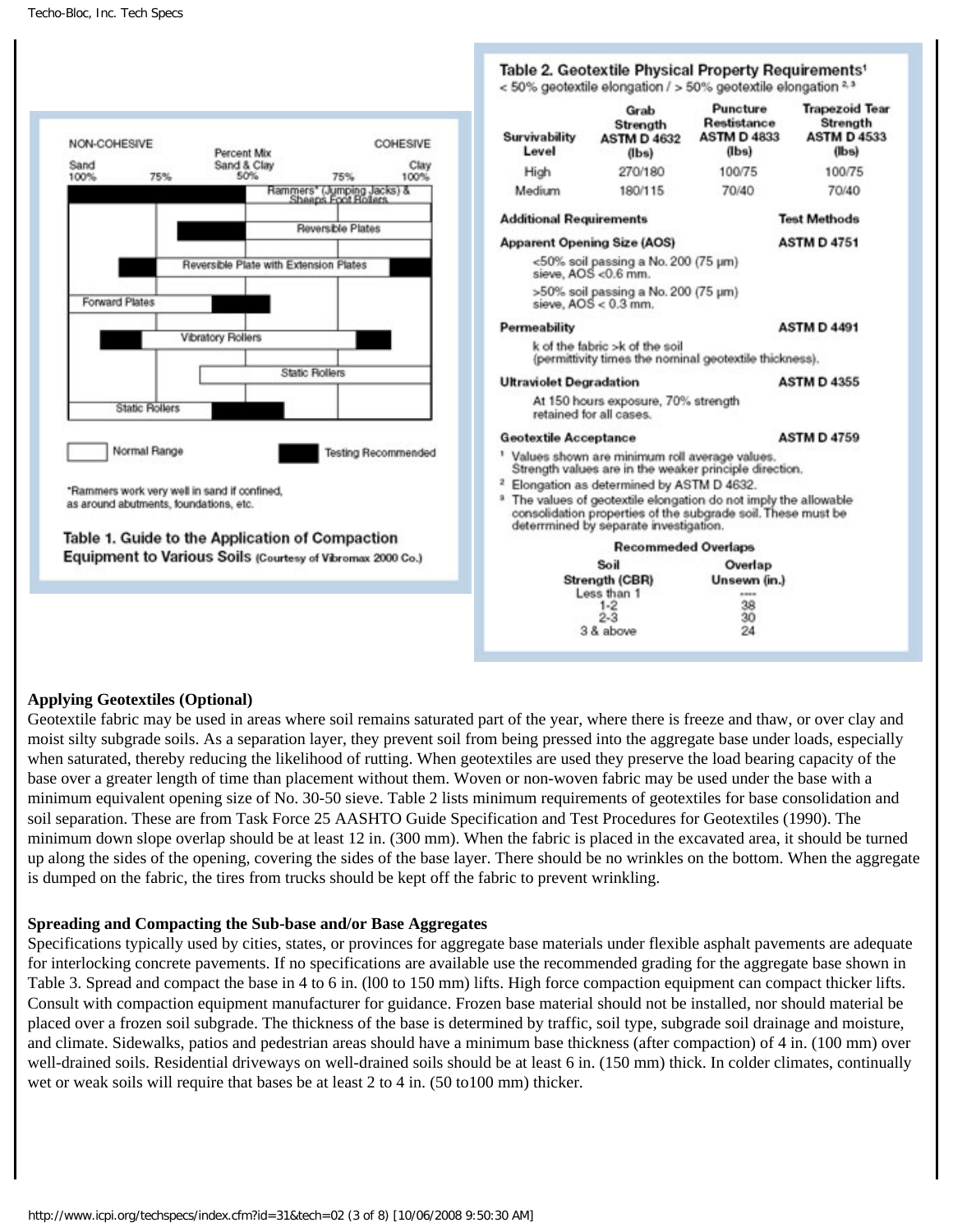

*Figure 3. Application of the geotextile under aggregate base.*

#### Table 3. Grading Regirements for Dense **Graded Material**

| Sieve Size<br>(Square | Design Range®<br>%Passing |                | Job Mix Tolerance<br>%Passing |          |
|-----------------------|---------------------------|----------------|-------------------------------|----------|
| Openings)             | Bases Subbases            |                | Bases                         | Subbases |
| 2" (50 mm)            | 100                       | 100            | -2                            | -3       |
| $1^{1}/2$ " (37.5 mm) | 95-100                    | 90-100         | $\pm 5$                       | ±5       |
| $3\mu$ " (19 mm)      | 70-89                     |                | $_{\pm 8}$                    |          |
| $3\mu$ " (9.5 mm)     | 50-70                     | —              | $\pm$ 8                       |          |
| No. 4 (4.75 mm)       | 35-55                     | 30-60          | $_{\pm 8}$                    | ±10      |
| No. 30 (600 µm)       | 12-55                     |                | ±5                            |          |
| No. 200 (75 µm)       | 0-8비                      | $1 - 12^{[b]}$ | $+3$                          | $+5$     |

Job mix formula should be selected with due regard to availability of materials in the area of the project. Job mix tolerances may permit acceptance of test results outside the design range.

<sup>(b)</sup> Determine by wet sieving. Where frost and free moisture are indicative of site conditions, a lower percentage passing the No. 200 (75 um) sieve shall be specified.

Note: ASTM D 2940 corresponds closely to this National Stone Association developed specification. While local or state highway specifications may be substituted for the design ranges above, the fraction finer than the No. 200 (75 un) sieve should be maintained.

Local, state or provincial engineering standards for base thickness can be applied to streets constructed with interlocking concrete pavers. Non freeze-thaw areas with well-drained soils should have at least a 6 in. (150 mm) thick base. Minimum base thicknesses for residential streets are 8 to 10 in. (200 to 250 mm). Greater thicknesses are often used in regions with numerous freeze-thaw cycles, expansive soils, or very cold climates. A qualified civil engineer familiar with local soils and traffic conditions should be consulted to determine the appropriate base thickness for streets and heavy-duty, industrial pavements. Many localities determine base thickness with the 1993 Guide for the Design of Pavement Structures published by the American Association of State Highway and Transportation Officials (AASHTO). The AASHTO procedure calculates the structural number (SN) of the strength coefficients of each base and pavement layer. The SN is determined by assessing the traffic loads, soils, and environmental factors (e.g., drainage, freeze-thaw). The layer coefficient recommended for 3 1 / 8 in. (80 mm) thick pavers on 1 in. (25 mm) bedding sand is 0.44 per inch (25 mm), i.e., the SN = 4 1 / 8 x 0.44 = 1.82. Base thicknesses can be readily determined by using the charts in I CPI Tech Spec 4, Structural Design of Interlocking Concrete Pavement for Roads and Parking Lots or ICPI Lockpave Software. Like compaction of the soil subgrade, adequate compaction of the base is critical to minimizing settlement of interlocking concrete pavements. Special attention should be given to achieving compaction standards adjacent to edge restraints, catch basins and utility structures. When spread and compacted, the aggregate base should be at its optimum moisture. Bases for pedestrian areas and residential driveways should be compacted a minimum 98% of standard Proctor density. For vehicular areas, compaction should be at least 98% of modified Proctor density as determined by ASTM D 1557, or AASHTO T180. While the highest percentage compaction (100%) is preferred, it may not be achievable on weak or saturated soils. Density measurements of the compacted base should be made a nuclear density gauge or other methods approved by the local, state or provincial transportation department. Unless otherwise specified, the compacted thickness of individual lifts and the final base should be  $+3/4$  in. to  $-1/2$  in. (+19 mm to  $-13$  mm). Maintaining consistent lift thickness during compaction will help achieve consistent density. Variation in final base surface elevations should not exceed  $+3/8$  in. ( $+10$  mm) when tested with a 10 ft. (3 m) straightedge. The finished surface of a compacted aggregate base should not allow bedding sand to migrate into it. If the surface will allow ingress of bedding sand, a choke course of fine material can be spread and compacted into the surface, or a bitumen tack coat can be applied. The surface of the base course and its perimeter around the edge restraints should be inspected for areas that might allow sand to migrate after installation. Such locations can be joints in curbs, around utility structures or catch basins. These areas should be covered with a geotextile fabric to prevent loss of the bedding sand.

#### **Constructing Edge Restraints**

Edge restraints are a key part of interlocking concrete pavements. By providing lateral resistance to loads, they maintain continuity and interlock among the paving units. Aluminum, steel, plastic, or concrete are typical edge restraints. Consult ICPI Tech Spec 3 on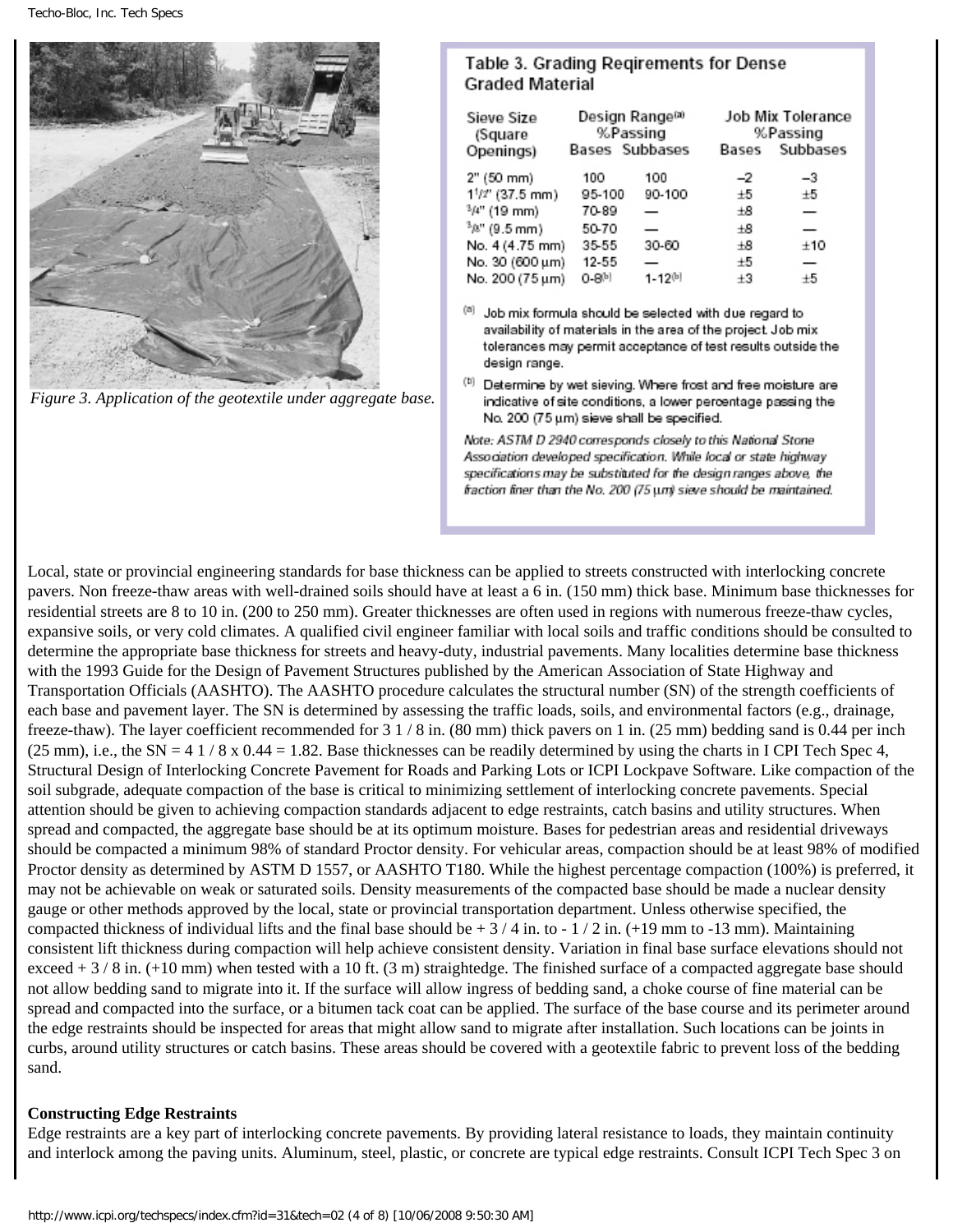edge restraints for recommendations on applications and construction. Edge restraints must be set at the correct level, especially if the tops of the restraints are used for screeding the bedding sand. Their elevations should be checked prior to placing the sand and pavers. Edge restraints are typically installed before the bedding sand and pavers are laid. However, some restraints can be secured into the base as the laying progresses.



*Figure 5. Density testing of the aggregate base with a nuclear density gauge.*

#### **Placing and Screeding the Bedding Sand**

Bedding sand under concrete pavers should conform to ASTM C 33 or CSA A23.1. This material is often called concrete sand. Masonry sand for mortar should never be used for bedding, nor should limestone screenings or stone dust. The bedding sand should have symmetrical particles, generally sharp, washed, with no foreign material. Waste screenings or stone dust should not be used, as they often do not compact uniformly and can inhibit lateral drainage of moisture in the bedding sand. ICPI Tech Spec 17-Bedding Sand Selection for Interlocking Concrete Pavements in Vehicular Applications provides additional guidance on selecting bedding sand. Bedding sand should be spread and screeded to a nominal 1 in. (25 mm) thickness. Frozen or saturated sand should not be installed. If there is an uneven base (due to inconsistent compaction or improper grading), the bedding sand should not be used to compensate for it. Over time, unevenness in the bedding sand will reflect through to the surface. Uneven areas on the base surface must be made level prior to placing the bedding sand. Once the base is complete, screed pipes or rails are placed on it and the bedding sand spread over them. The sand is screeded or smoothed across the pipes with a straight and true strike board. Screed pipes are removed and the resulting void filled with bedding sand. After the sand is screeded it should not be disturbed. Sufficient sand is placed and screeded to stay ahead of the placed pavers. Powered screeding machines that roll on rails and asphalt spreading machines adapted for screeding sand have been successfully used on larger installations to increase productivity.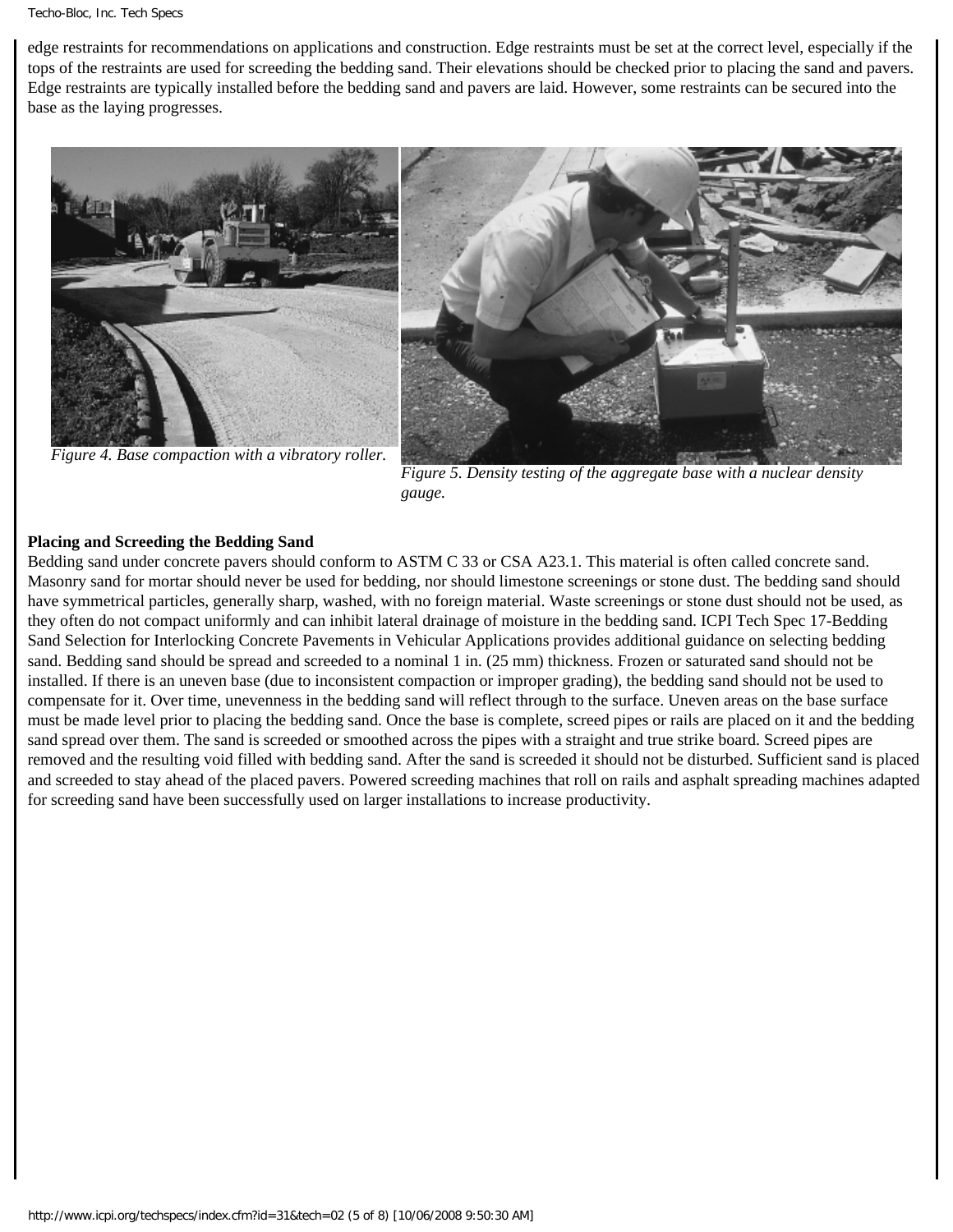Techo-Bloc, Inc. Tech Specs





*Figure 7. Placing the concrete pavers.*

*Figure 6. Screeding the bedding sand.*



*Figure 8. Saw cutting pavers.*

### **Placing the Concrete Pavers**

Concrete pavers can be placed in many patterns depending on the shapes. Herringbone patterns (45 or 90 degree) are recommended in all street applications, as these interlocking patterns provide the maximum load bearing support, and resist creep from starting, braking and turning tires. Chalk lines snapped on the bedding sand or string lines pulled across the surface of the pavers are used as a guide to maintain straight joint lines. Buildings, concrete collars, inlets, etc., are generally not straight and should not be used for establishing straight joint lines. Joint widths between the pavers should be consistent and be between  $1/16$  and  $3/16$  in. (2 and 5 mm). Some pavers are made with spacer bars on their sides. These maintain a minimum joint width, allowing the sand to enter between each unit. Pavers with spacers are generally not placed snug against each other since string lines guide consistent joint spacing. Cut pavers should be used to fill gaps along the edge of the pavement. Pavers are cut with a double bladed splitter or a masonry saw. A saw gives a smooth cut. Gaps less than 3 / 8 in. (10 mm) should be filled with sand or filled by shifting courses of pavers. After an area of pavers is placed, it should be compacted with a vibrating plate compactor, which should be capable of exerting a minimum of 5,000 lbs. (22 kN) of centrifugal compaction force and operate at 75-90 hertz. At least two passes should be made across the pavers to seat the pavers in the bedding sand and force it into the joints at the bottom of the pavers. Dry joint sand is swept into the joints and the pavers compacted again until the joints are full. This may require two or three passes of the plate compactor. If the sand is wet, it should be spread to dry on the pavers before being swept and compacted into the joints. Joint sand may be finer than the bedding sand to facilitate filling of the joints. Bedding sand also can be used to fill the joints, but it may require extra effort in sweeping and compacting. Compaction should be within 6 ft (2 m) of an unrestrained edge or laying face. All pavers within 6 ft (2 m) of the laying face should have the joints filled and be compacted at the end of each day. Excess bedding sand is then removed. The remaining uncompacted edge can be covered with a waterproof covering if there is a threat of rain. This will prevent saturation of the bedding sand, minimizing removal and replacement of the bedding sand and pavers. Final surface elevations should not vary more than  $+3/8$ in.  $(+10 \text{ mm})$  under a 10 ft (3 m) straightedge, unless otherwise specified. Bond or joint lines should not vary  $\pm 1/2$  in. (15 mm) over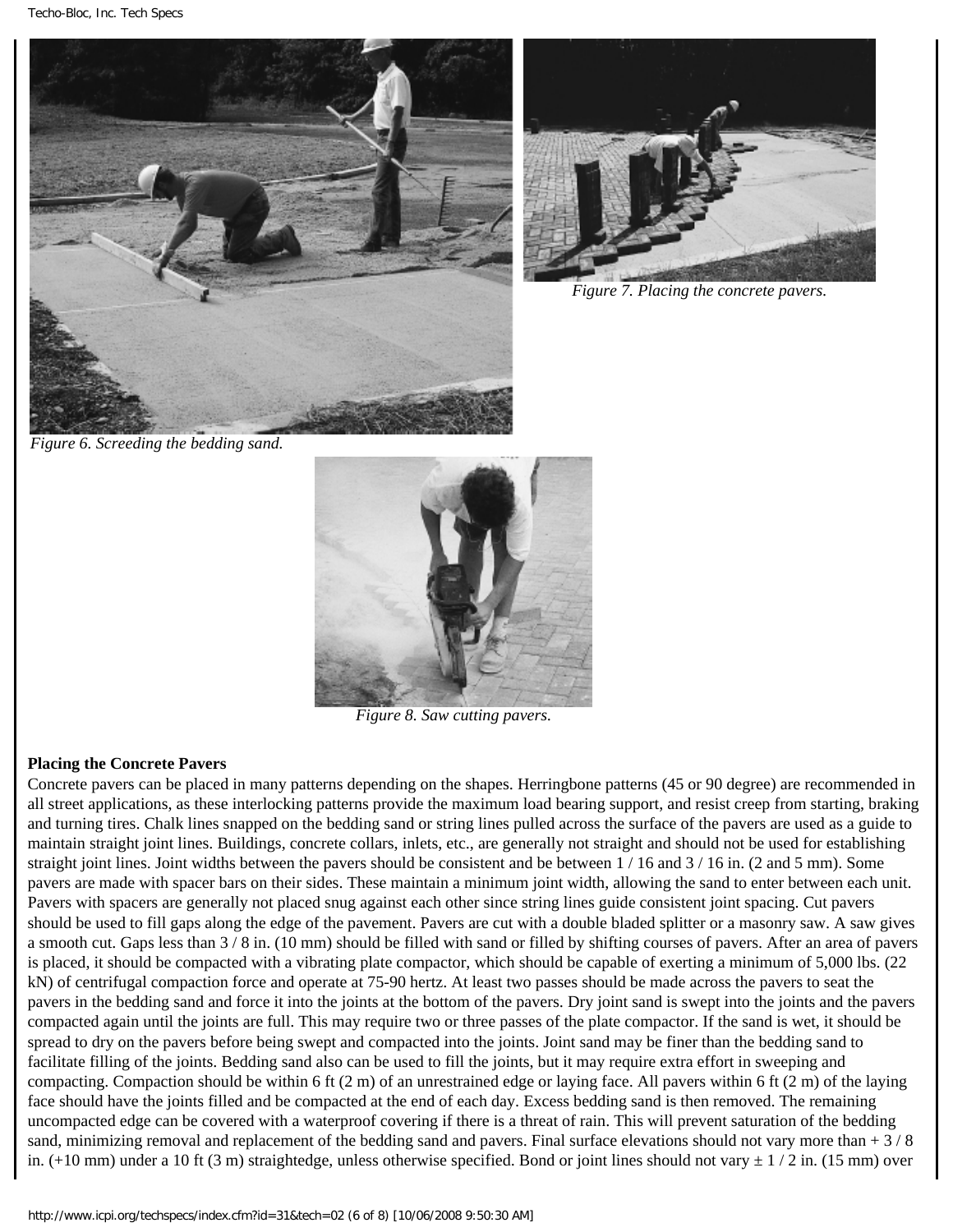#### Techo-Bloc, Inc. Tech Specs

50 ft (15 m) from taut string lines. The top of the pavers should be  $1/8$  to  $3/8$  in. (3 to 10 mm) above adjacent catch basins, utility covers, or drain channels, with the exception of areas required to meet ADA design guideline tolerances. The top of the installed pavers may be 1 / 8 to 1 / 4 in. (3 to 6 mm) above the final elevations to compensate for possible minor settling. A small amount of settling is typical of all flexible pavements. Optional sealers or joint sand stabilizers may be applied. See ICPI Tech Spec 5-Cleaning, Sealing and Joint Sand Stabilization of Interlocking Concrete Pavement for further guidance. ICPI Tech Spec 9-A Guide Specification for the Construction of Interlocking Concrete Pavement helps translate construction methods and procedures described here into a construction document. Tech Spec 9 provides a template for developing project-specific materials and installation specifications for the bedding and joint sand, plus the concrete pavers. Additional guide specifications and detail drawings for various applications are available at www.icpi.org as well as ICPI Tech Specs. Other ICPI Tech Specs and technical manuals should be referenced for information on design, detailing, construction and maintenance.



*Figure 9. Compacting the pavers and bedding sand. Figure 10. Spreading and sweeping joint sand.*





*Figure 11. Vibrating sand into the joints.*



*Figure 12. Excess sand swept from the finished surface will make the pavement ready for traffic.*

### **References**

National Stone Association, Flexible Pavement Design Guide for Roads and Streets. Fourth Edition, Washington, D.C., January 1985. National Stone Association, Stone Base Construction Handbook, Second Edition, Washington, D.C., September 1988.

Figures 1-3,6,7,9-10,12 are courtesy of the Waterways Experiment Station, U.S. Army Corp of Engineers. Figure 5 is courtesy of the Portland Cement Association.